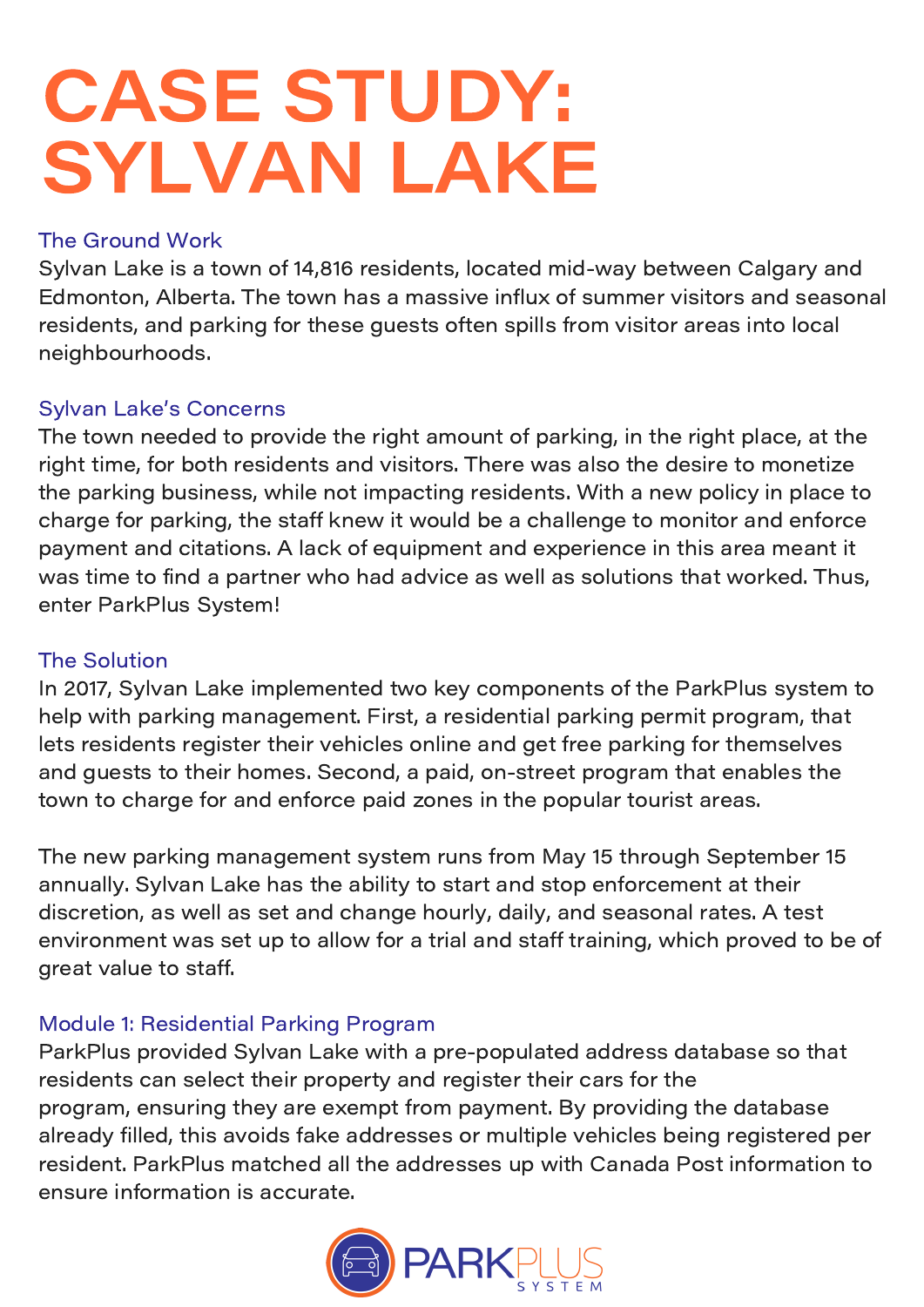# CASE STUDY: SYLVAN LAKE

#### Module 2: On-Street Paid Parking

Hardware and software components were purchased through a partnership ParkPlus helped Sylvan Lake to negotiate. This included 10 payment machines, 2 tablets with the ParkPlus enforcement app and optical character recognition software, plus Bluetooth printers. These were calibrated and set up for use in the downtown core, along with appropriate signage. This enabled Sylvan Lake to purchase a turn-key solution with almost no customization and a very quick turnaround time for installment and system set-up.

Staff were provided with 3 hours of training, divided into 2 separate sessions, plus a detailed manual and FAQ document for future reference. Phone support is also included in the agreement so that there is both first and second line support should Sylvan Lake need detailed assistance.

#### **Software**

Sylvan Lake also opted to purchase and add an online payment platform and the Bylaw Information Tracking System (BITS) into their parking management solution. The mobile-friendly site allows any visitor to pay for and manage their parking session entirely through their phone (or a desktop, if desired). This is great news, as with over 50,000 visitors per summer, paid parking represents a major revenue source and a huge headache to administer without a robust system. The BITS component allows the Manager of Enforcement and other admin staff to log in, track, and report on the status of all tickets issued.

Sylvan Lake also kept the project open to future enhancements including the ParkPlus mobile app, where anyone can download the app on demand, at no charge, and manage their parking session to the minute.

### **Challenges**

One of the biggest problems that Sylvan Lake faced was how to ensure that people who were issued parking citations actually paid them. With ParkPlus as a partner, we were able to work with the Alberta Ministry of Transportation and ensure that any Alberta resident will be obligated to pay all outstanding fines before renewing their licence plate or registration going forward.